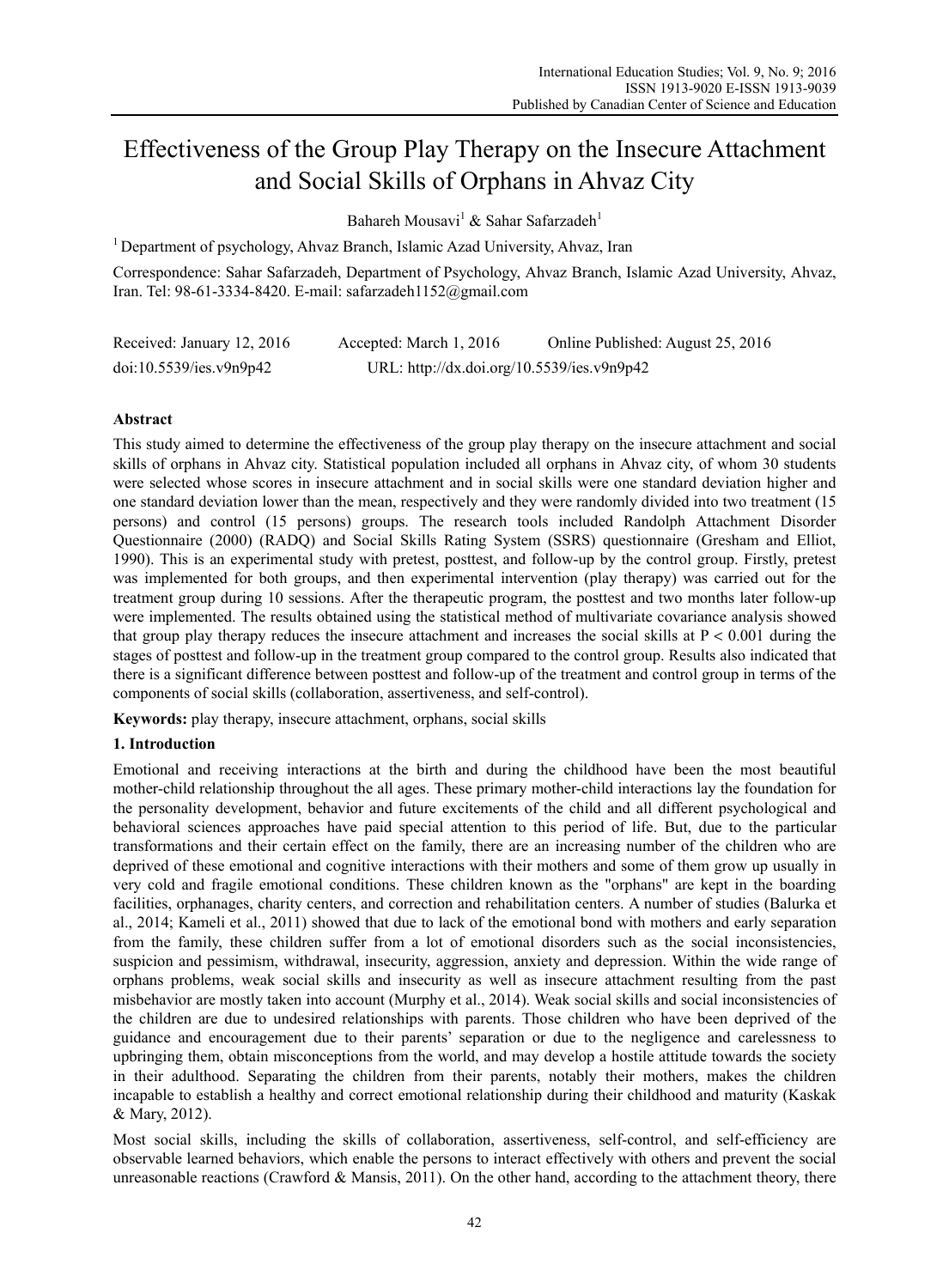is a relationship between the human mental health and his or her relationship with the attachment pictures. Bowlby (1980) believes that attachment is a kind of relationship in which the mother plays a key role and therefore, she affects the quality of this kind of relationship. Theorists like Bowlby (1980), Freud (1933), and Klein (1950) believe that the children's earliest notably contribute to their future development so that children's deprivation of this kind of relationship, for example, may lead to the neuroticism and personality disorders (Quoted from Michel & Birchwood, 2014).

According to the Bowlby theory, Simpson and Rolz (2012) believe that orphans usually face the behavioral problems and insecure attachment because of experiencing the failure and lack of a warm relationship with their mothers and these destructive consequences are mostly stable. For this reason, methods and solutions, which are able to alleviate the effect of these events, are required. These children usually are interested in the projective methods and rehabilitation tools, which facilitate their problems' occurrence. Hence, play therapy-based methods for establishing the connection and diagnosing and treating the behavioral problems as well as the emotional disorders among the children have obtained special setting (Crenshaw, 2014). Play therapy is one of the most important methods used for training the social skills to the children. For example, psychoanalysts like Freud, Anna Freud and Klein have used the play therapy theories on children as a therapeutic method (Nonteni, 2012). Play is a structured and treatment theory-based approach, which lay the foundations for learning processes and natural and normal children's relationships. Therefore, this study determines the effectiveness of the play therapy on the social skills and insecure attachment among the orphans of Ahvaz City.

#### **2. Method**

The statistical population of the present study includes all 6-10 years-old orphans (both boys and girls) who are kept in the Javad-al-A'emeh Orphanage (the only orphanage 6-10 years-old boys and girls in Ahvaz City). Reception and Servicing Office of the Orphanage reports their total as 60 persons (27 girls and 33 boys). Due to a small research group, the whole population was selected as the statistical sample. To this end, firstly, the questionnaires of Social Skills and Insecure Attachment disorder were distributed to the instructors of the children and on the basis of their knowledge from each of children, the instructors completed the separate questionnaires for them. After the primary analysis, all children whose scores in the insecure attachment were higher than the cutting point and in social skills, the scores were one standard deviation lower than the mean of total scores, total of which were 43 persons. Then, from among these 43 children, 30 persons were selected as the research sample using the simple random sampling method and then they were divided into two treatment (15 persons including 8 girls and 7 boys) and control (15 persons including 8 girls and 7 boys) groups. The similarity between the treatment and control groups was taken into account based on subjects' gender.

#### **3. Research Tools**

### *3.1 Sicoal Skills Rating System (SSRS) Questionnaire*

In the present study, Social Skills Rating System (SSRS) questionnaire (Gresham and Elliot, 1990), teacher form, was used for measuring the social skills. This scale includes three forms of parent, teacher, and student and consists of two main parts of social skills and behavioral problems. Social skills include the subscales of collaboration, assertiveness and self-control and behavioral problems include the internalized, externalized and hyperactivity problems. Teacher form of this scale consists of 48 items of three-degree Likert type which has been scored as follows: never: 0, sometimes: 1, most often: 2. Range of this questionnaire's scores is between 0 to 96 in which the lower scores indicate the weak social skills and the high scores show enjoying the appropriate social skills. Gresham and Elliot (1990) reported the reliability of this scale using the retest and Cronbach alpha as 0.94. Balurka et al. (2014) reported the Cronbach alpha for social skills and behavioral problems were reported as 0.84 and 0.79, respectively. In the current study, the reliability coefficient of subscale of social skills by Cronbach alpha and halving method was obtained 0.89 and 0.83, respectively.

#### *3.2 Randolph Attachment Disorder Questionnaire (2000) (RADQ)*

This questionnaire, which was developed by Randolph (2000), consists of a 25-item checklist for 5-18 years-old children that should be completed by the parents or the child's caretaker. This questionnaire has been developed in a Likert scale in which each item has 0 to 4 scores. The Score range is between 0 to 100 and scores higher than 30 indicate the existence of the children's attachment problems and insecure attachment disorders. Psychometric properties of the attachment disorder questionnaire in Iran were normalized and investigated by Movahed-Abtahi et al. (2012). Movahed-Abtahi et al. (2012) used the sensitivity and specificity method for examining the diagnostic validity of the questionnaire and the questionnaire's sensitivity and specificity were obtained 100% and 90%, respectively. In other words, using this questionnaire, the 100% of the patients, and 90% of the healthy people are identified. In this study, reliability of the attachment disorder questionnaire using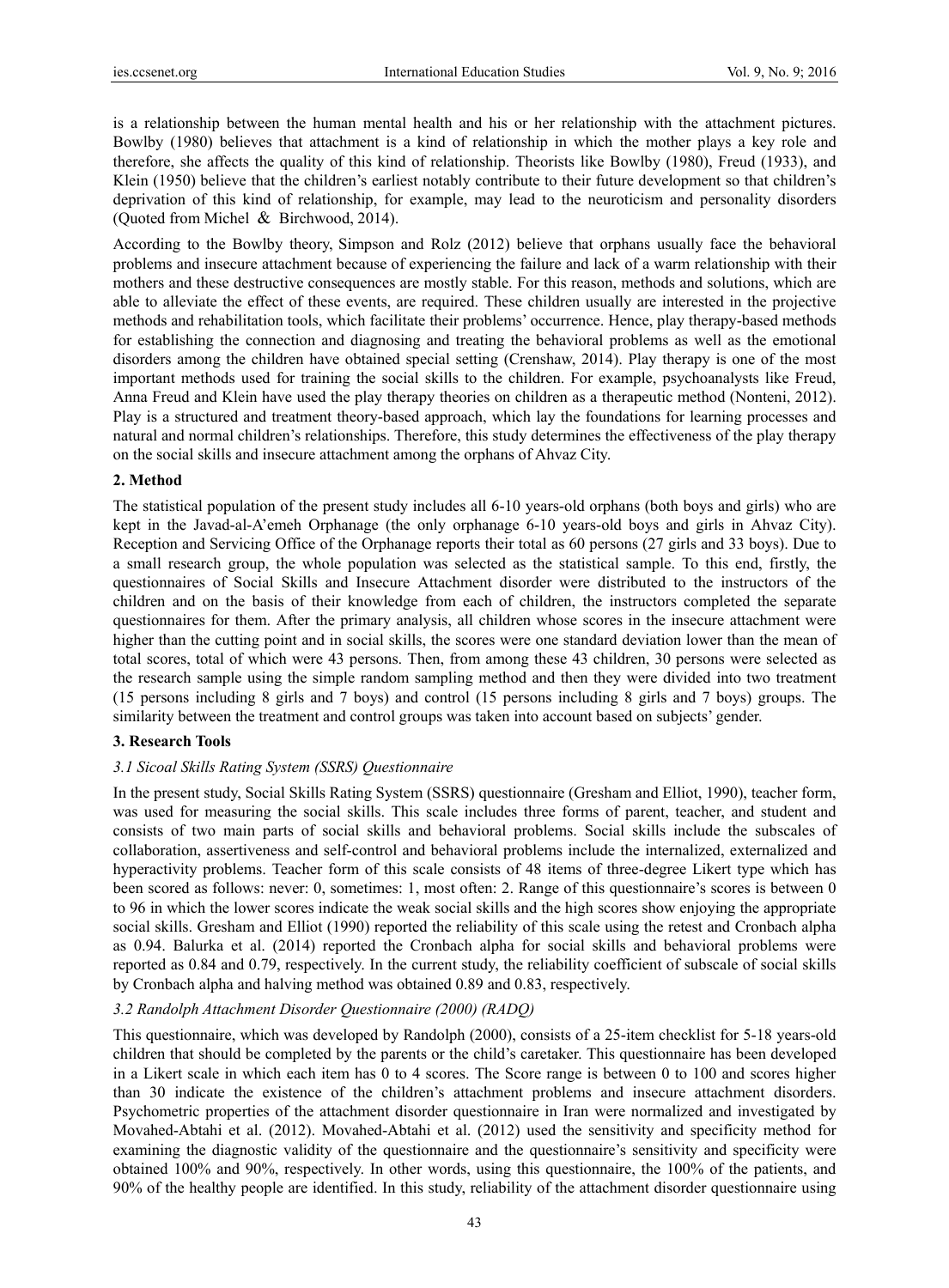the Cronbach alpha and Halving method was calculated as 0.81 and 0.84, respectively, which indicates the reliability of this tool.

# **4. Findings**

In Table 1, the indicators related to the descriptive statistics for the research sample including the mean and standard deviation for the research variables are reported.

|                     |                   | Examination group |           |           | Control group  |                         |                         |
|---------------------|-------------------|-------------------|-----------|-----------|----------------|-------------------------|-------------------------|
| Variables           | <b>Statistics</b> | pre Test          | Post test | Follow up | pre Test       | Post test               | Follow up               |
|                     | Mean              | 7.60              | 14.53     | 15.86     | 8.86           | 8.06                    | 8.86                    |
| Cooperation         | <b>SD</b>         | 2.09              | 3.18      | 2.87      | 1.72           | 2.49                    | 2.32                    |
|                     | Minimum           | 3                 | 12        | 13        | $\overline{2}$ | 3                       | $\overline{2}$          |
|                     | Maximum           | 13                | 17        | 16        | 11             | 13                      | 12                      |
|                     | Mean              | 7.13              | 14.53     | 13.06     | 7.53           | 6.93                    | 7.73                    |
| Assertiveness       | <b>SD</b>         | 2.38              | 4.15      | 4.07      | 2.19           | 2.51                    | 2.78                    |
|                     | Minimum           | 3                 | 13        | 12        | $\overline{4}$ | $\overline{4}$          | $\overline{3}$          |
|                     | Maximum           | 13                | 18        | 18        | 13             | 10                      | 12                      |
|                     | Mean              | 8.53              | 16.73     | 14.80     | 8.33           | 7.46                    | 7                       |
| Self-control        | <b>SD</b>         | 2.47              | 3.28      | 4.02      | 1.83           | 3.70                    | 2.67                    |
|                     | Minimum           | 3                 | 12        | 10        | $\overline{2}$ | $\overline{\mathbf{3}}$ | $\overline{\mathbf{3}}$ |
|                     | Maximum           | 11                | 19        | 18        | 10             | 10                      | 12                      |
|                     | Mean              | 62.53             | 42.86     | 40.60     | 61.80          | 63.13                   | 61.26                   |
| Insecure attachment | <b>SD</b>         | 9.66              | 6.96      | 6.97      | 10.16          | 8.27                    | 7.46                    |
|                     | Minimum           | 37                | 31        | 29        | 43             | 49                      | 44                      |
|                     | Maximum           | 74                | 55        | 51        | 78             | 71                      | 76                      |

Table 1. Descriptive indicators of research variables

As shown in Table 1, pretest mean (standard deviation), posttest and follow-up scores of the collaboration variable of control group are 8.86 (1.72), 8.06 (2.49) and 8.86 (2.32) respectively and for the treatment group are 7.60 (2.09), 14.53 (3.18) and 15.86 (2.84), respectively. The pretest mean (standard deviation), posttest and follow-up scores of the assertiveness variable of control group are 7.53 (2.19), 6.93 (2.51) and 7.73 (2.78) respectively, and for the treatment group are 7.13 (2.38), 14.53 (4.15) and 13.06 (4.07), respectively. Pretest mean (standard deviation), posttest and follow-up scores of self-control variable of the control group are 8.33 (1.83), 7.46 (3.70) and 7.00 (2.67) respectively, and for the treatment group are 8.53 (2.47), 16.73 (3.28) and 14.80 (3.02) respectively. Pretest mean (standard deviation), posttest and follow-up scores of the insecure attachment of control group are 61.80 (10.16), 63.13 (8.28) and 61.26 (7.46) respectively, and for the treatment group are 62.53 (9.66), 42.86 (6.96) and 40.60 (6.97), respectively.

Table 2 shows the results of Levene variance homogeneity test between the dependent variables of the study; i.e. variables of collaboration, assertiveness and self-control and insecure attachment, as well.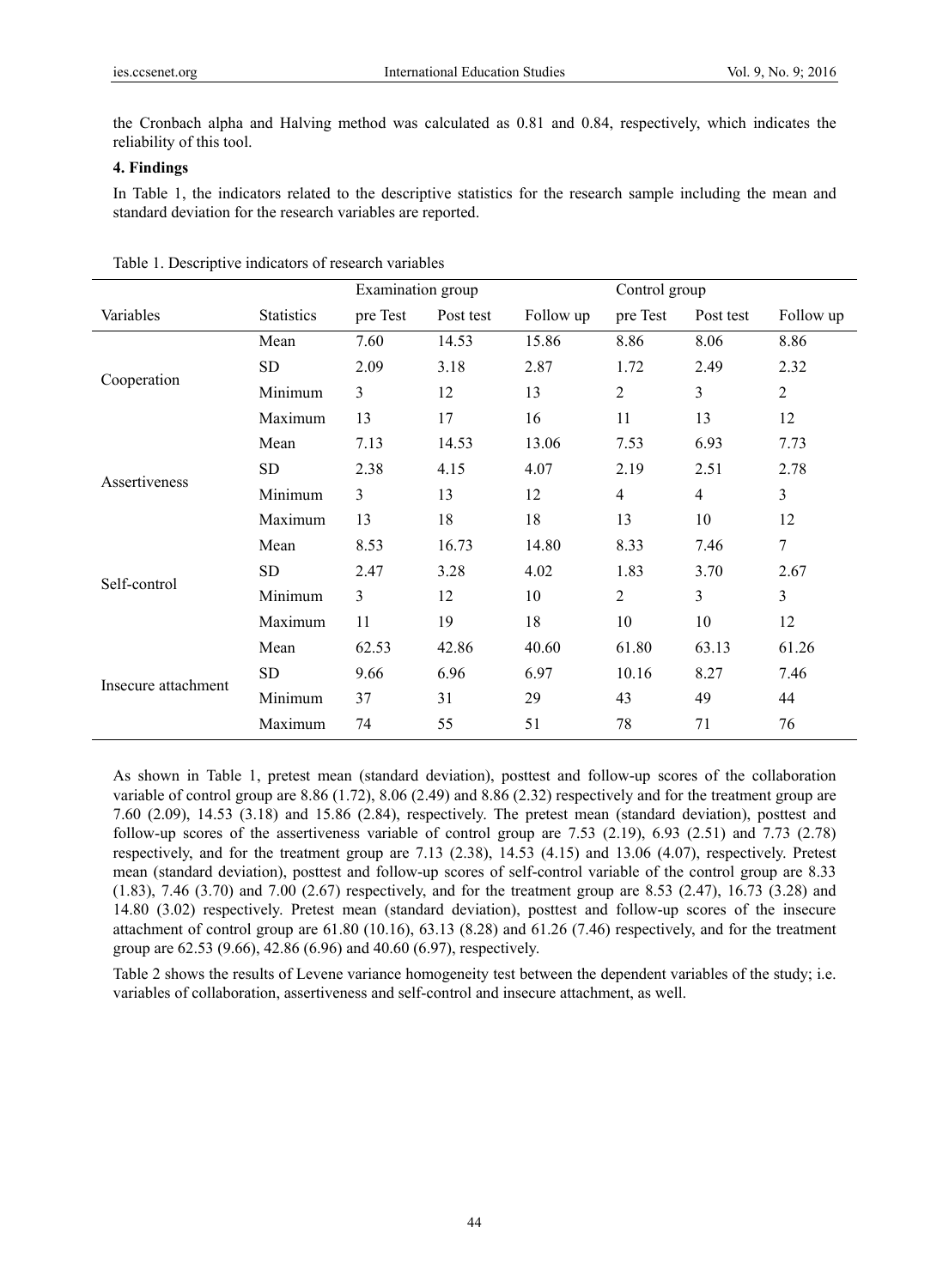| Dependent variable  | Significance level F |       | Df2 | Df1 |
|---------------------|----------------------|-------|-----|-----|
| Cooperation         | 0.33                 | 0.83  | 28  |     |
| Assertiveness       | 0.49                 | 0.64  | 28  |     |
| Self-control        | 0.43                 | 0.71  | 28  |     |
| Insecure attachment | 0.45                 | () 79 | 28  |     |

Table 2. Results of the Levene variance homogeneity test between the dependent variables of collaboration, assertiveness, and self-control and insecure attachment as well in both control and treatment groups

Table 2 shows the results of the Levene test on the variables of collaboration (F = 0.83  $\&$  p = 0.33), assertiveness (F = 0.64 & p = 0.49) and self-control (F = 0.71 & p = .43) and insecure attachment variable (F = 0.79 & p = 0.45) are not significant. Therefore, variances of both the control and treatment groups are not significant on the variables of collaboration, assertiveness, self-control, and insecure attachment and therefore, hypothesis of variances' homogeneity is approved.

First Hypothesis: Group training of the play therapy affects the insecure attachment and social skills (collaboration, assertiveness, and self-control) of orphans.

Table 3 shows the results of the multivariate covariance analysis on the posttest and follow-up scores by controlling the pretests.

| Table 3. A summary of the results of the multivariate covariance analysis for comparing the means of insecure       |  |
|---------------------------------------------------------------------------------------------------------------------|--|
| attachment tests and variables of collaboration, assertiveness and self-control by controlling over the pretests in |  |
| both control and treatment groups                                                                                   |  |

| Effect           | Test                | Eta   | Statistical<br>power | Significance<br>level | Df<br>Error | df<br>Hypothesis | $\boldsymbol{F}$ | Value |
|------------------|---------------------|-------|----------------------|-----------------------|-------------|------------------|------------------|-------|
| Group            | Pylayy<br>effect    | 0.820 | 0.932                | 0.001                 | 24          | $\overline{4}$   | 24.17            | 0.69  |
|                  | Wilkes<br>Lmbday    | 0.944 | 0.945                | 0.001                 | 24          | $\overline{4}$   | 24.17            | 0.23  |
|                  | Hotelling<br>effect | 0.910 | 0.957                | 0.001                 | 24          | $\overline{4}$   | 24.17            | 2.88  |
|                  | The largest<br>root | 0.981 | 0.961                | 0.001                 | 24          | $\overline{4}$   | 24.17            | 2.88  |
| Pretest-Posttest | Pylayy<br>effect    | 0.025 | 0.077                | 0.958                 | 24          | $\overline{4}$   | 0.156            | 0.026 |
|                  | Wilkes<br>Lmbday    | 0.025 | 0.077                | 0.958                 | 24          | $\overline{4}$   | 0.156            | 0.975 |
|                  | Hotelling<br>effect | 0.025 | 0.077                | 0.958                 | 24          | $\overline{4}$   | 0.156            | 0.025 |
|                  | The largest<br>root | 0.025 | 0.077                | 0.958                 | 24          | $\overline{4}$   | 0.156            | 0.025 |

Table 3 show that there is a significant difference between the control and treatment groups, in terms of at least one of the variables of insecure attachment, collaboration, assertiveness, and self-control. For examining the difference point, one-way covariance analysis in MANCOVA context on insecure attachment and variables of collaboration, assertiveness, and self-control was carried out. Results of this analysis are reported in table 4. Table 4 shows the results of one-way covariance analysis in MANCOVA context for comparing the posttests of insecure attachment and variables of collaboration, assertiveness, and self-control by controlling over the pretests in both control and treatment groups.

Second Hypothesis: Play therapy affects the insecure attachment of the orphans.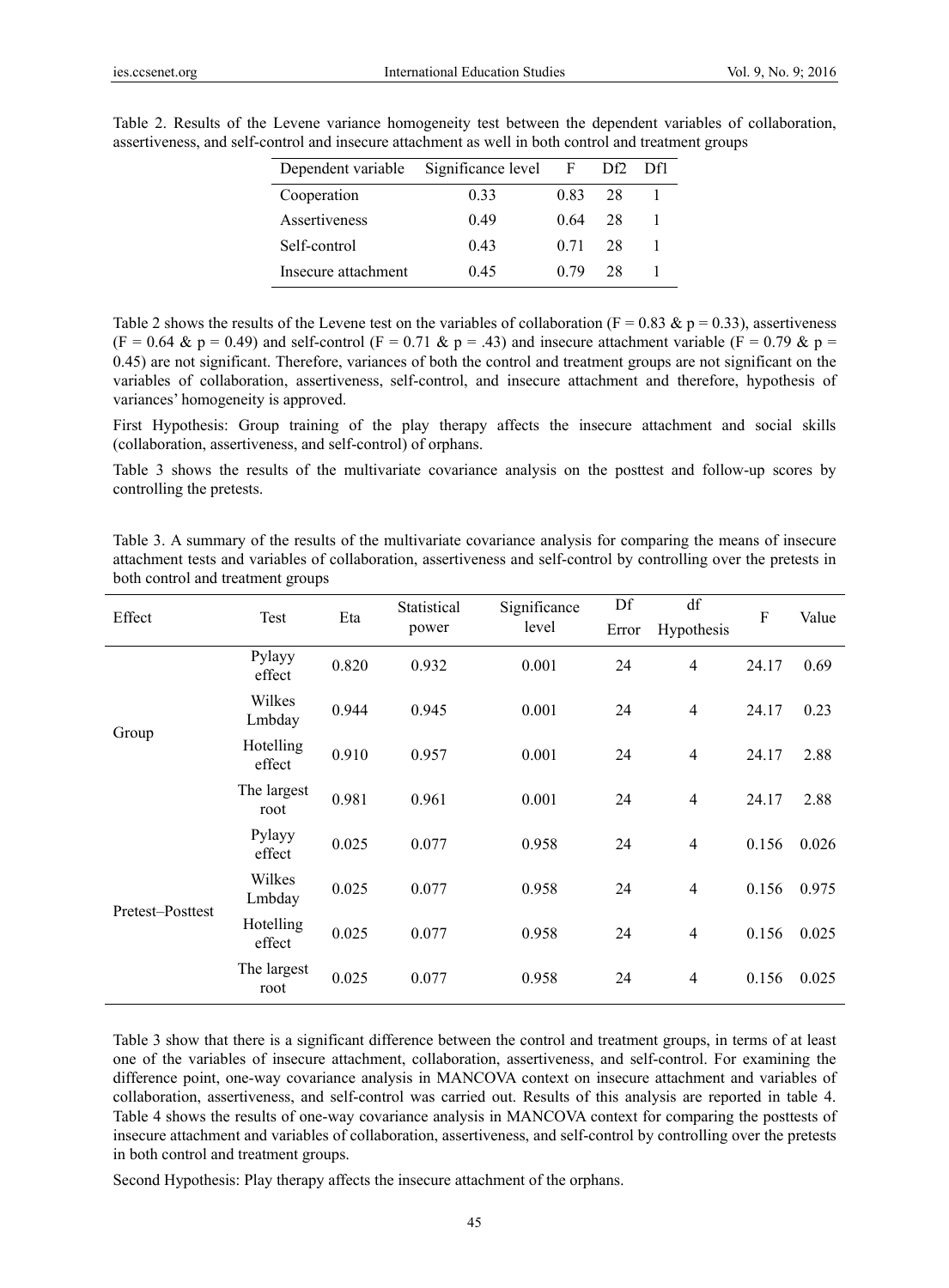Third Hypothesis: Group play therapy affects the collaboration skills of the orphans.

Fourth Hypothesis: Group play therapy affects the assertiveness skills of the orphans.

Fifth Hypothesis: Group play therapy affects the self-control skills of the orphans.

Table 4. Results of one-way covariance analysis in MANCOVA context for comparing the posttests of insecure attachment variable and variables of collaboration, assertiveness and self-control by controlling over the pretests in both control and treatment group

| Effect   | Dependent<br>variable | Phase        | Etta  | Statistical<br>power | Significance<br>level | $\rm F$ | Mean<br>square | df           | Total<br>Squares |
|----------|-----------------------|--------------|-------|----------------------|-----------------------|---------|----------------|--------------|------------------|
| Group    | Insecure              | Post<br>test | 0.932 | 0.604                | 0.001                 | 62.53   | 296.23         | $\mathbf{1}$ | 2960.23          |
|          | attachment            | Follow<br>up | 0.980 | 0.517                | 0.001                 | 56.02   | 3055.87        | $\mathbf{1}$ | 3055.78          |
|          | Cooperation           | Post<br>test | 0.972 | 0.882                | 0.001                 | 20.18   | 310.13         | $\mathbf{1}$ | 310.13           |
|          |                       | Follow<br>up | 0.951 | 0.834                | 0.001                 | 18.03   | 299.20         | $\mathbf{1}$ | 299.20           |
|          | Assertiveness         | Post<br>test | 0.989 | 0.925                | 0.001                 | 28.02   | 439.13         | $\,1$        | 439.13           |
|          |                       | Follow<br>up | 0.982 | 0.944                | 0.001                 | 27.46   | 425.70         | $\,1$        | 425.70           |
|          | Self-control          | Post<br>test | 0.981 | 0.937                | 0.001                 | 47.79   | 605.54         | $\mathbf{1}$ | 605.54           |
|          |                       | Follow<br>up | 0.973 | 0.922                | 0.001                 | 46.11   | 587.33         | $\mathbf{1}$ | 587.33           |
| pre Test | Insecure              | Post<br>test | 0.001 | 0.052                | 0.904                 | 0.051   | 0.672          | $\,1$        | 0.672            |
|          | attachment            | Follow<br>up | 0.001 | 0.042                | 0.881                 | 0.042   | 0.633          | $\,1$        | 0.633            |
|          | Cooperation           | Post<br>test | 0.021 | 0.115                | 0.450                 | 0.588   | 9.04           | $\,1$        | 9.04             |
|          |                       | Follow<br>up | 0.017 | 0.108                | 0.441                 | 0.533   | 8.55           | $\mathbf{1}$ | 8.55             |
|          |                       | Post<br>test | 0.000 | 0.051                | 0.943                 | 0.005   | 0.081          | $\,1$        | 0.081            |
|          | Assertiveness         | Follow<br>up | 0.000 | 0.037                | 0.834                 | 0.004   | 0.066          | $\mathbf{1}$ | 0.066            |
|          | Self-control          | Post<br>test | 0.002 | 0.056                | 0.812                 | 0.058   | 0.732          | $\mathbf{1}$ | 0.732            |
|          |                       | Follow<br>up | 0.001 | 0.046                | 0.795                 | 0.47    | 0.619          | $\mathbf{1}$ | 0.619            |

Table 4 show that one-way covariance analysis of posttests in insecure attachment variable in the posttest stage (F = 62.53 & p < 0.001) and in the follow-up stage (F = 56.02 & p < 0.001) is significant. Therefore, the second hypothesis is confirmed. The collaboration variable in posttest stage (F = 20.18 & p< 0.001) and in the follow-up stage (F = 18.03 & p < 0.001) is significant. Therefore, the third hypothesis is confirmed. The assertiveness variable in posttest stage (F = 28.02 & p < 0.001) and in the follow-up stage (F = 27.46 & p < 0.001) is significant. Therefore, the fourth hypothesis is confirmed. The self-control variable in posttest stage ( $F = 47.79 \&$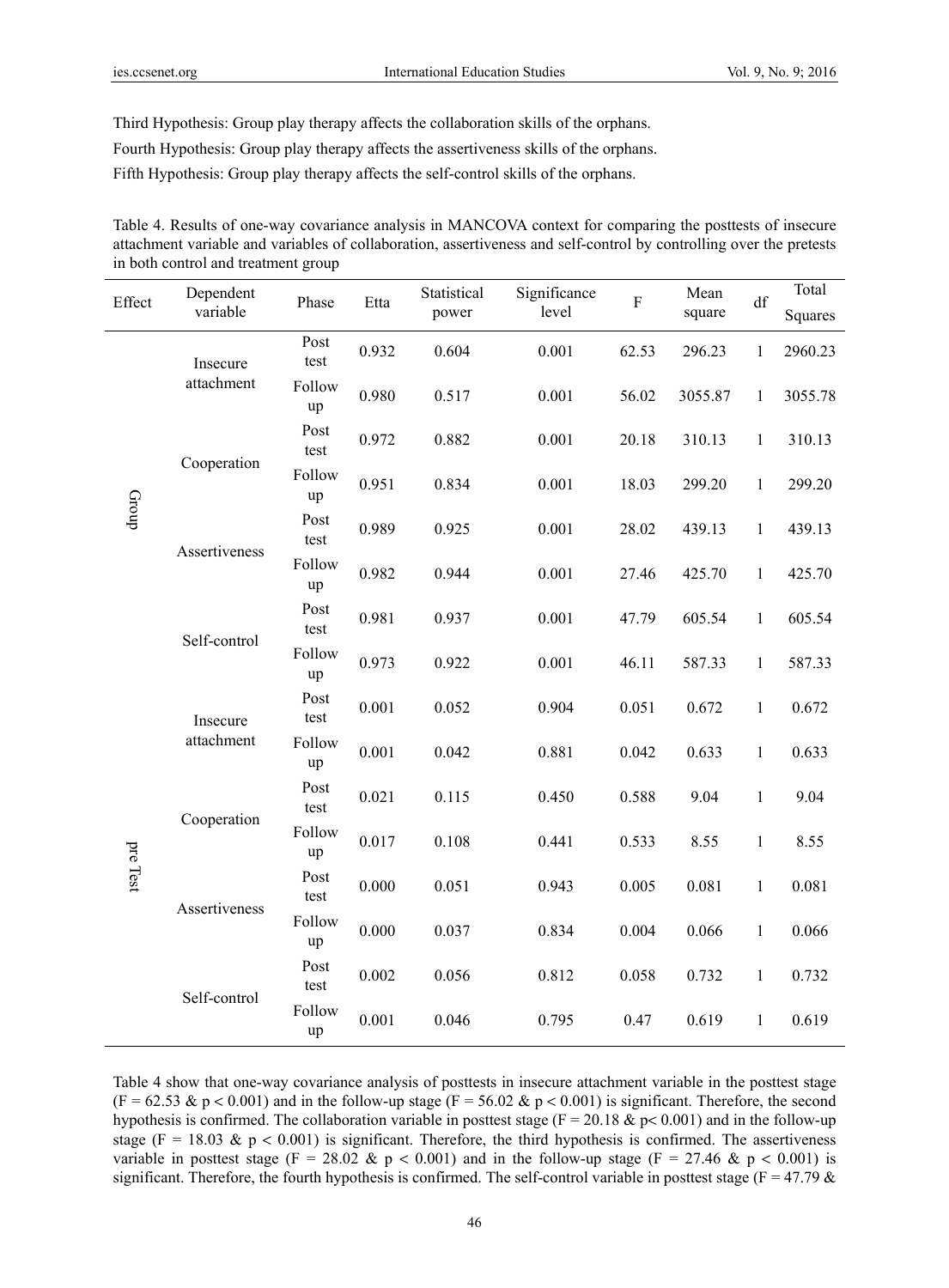$p < 0.001$ ) and in the follow-up stage (F = 46.11 &  $p < 0.001$ ) is significant. Therefore, the fifth hypothesis is confirmed.

## **5. Discussion and Conclusion**

Findings of this study indicate that the group play therapy is effective and satisfactory on the insecure attachment and subscales of social skills including collaboration, assertiveness, and self-control. MANCOVA results show that the first hypothesis is confirmed  $(p<0.001)$ . Results of the present study are consistent with those of Khaledian (2014), Gharaei and Fathabadi (2013), Seyyedmousvai et al. (2013), Tabaeian et al (2009), Bowth and Jerenberg (2010), Kernshaw (2014) and Balurka et al. (2014).

Now the effectiveness of group play therapy on reducing the insecure attachment of orphans is explained. Fear of rejection and unpredictable social situations cause the insecure attachment. Group behavioral – cognitive play therapy that emphasizes on accepting the reality, increasing the self-awareness, self-regulating the ability, autonomy, and facing the mental pressure, improves the self-esteem and group attachment. In fact, sense of being accepted in the group and stress management entails using a wide range of confrontation strategies such as emotion regulation, constructive thinking, action control, and environmental behavior in order to reduce the stresses. All of these intra-structure processes are considered as confrontation strategies that are used for reducing the insecure attachment and increasing the group security, attachment and reception by the instructor and group members (Bowth & Jerenberg, 2010).

As said by Galager et al. (2004), fear of negative assessment is the main cause of most children's anxieties with weak social skills and insecure attachment. In other words, a number of children are afraid of others' negative assessment. One the main characteristic of these children is their continuous fear of one or several social situations in which they face unknown people that the children are curious to know them. These children fear that they behave in such a way that they are rejected, ridiculed, humiliated, or embarrassed. In such conditions, using the group play therapy, self-confidence, self-efficiency, competency, being useful, and group attachment are increased and this may provide an appropriate background for raising the secure attachment and social skills of children. The research findings indicate that play therapy is effective and satisfactory on reducing the insecure attachment of orphans. With regard to the results of MANCOVA analysis, the second hypothesis is confirmed (p < 0.001). Results of the present study are consistent with those of Khaledian (2014), Seyyedmousvai et al. (2013), Bowth and Jerenberg (2010), Beyser and Niria (2013), and Balurka et al. (2014).

Now, the effectiveness of group play therapy on reducing the insecure attachment among the orphans is explained. According to the Lenderth' (2002) point of view, therapeutic objectives for all children help them to face the painful emotional issues, enjoy the self-feeling of the self and others, change the inconsistent behaviors and create the secure environment for flowing out the child emotions. Play therapy as one of the main therapeutic approaches, by creating secure environment for the children, helps them to try their abilities, assert themselves, participate with others, and trust them. Therefore, orphans who have insecure attachment due to the lack of positive relationship with their mothers suffer from the weak emotional self-awareness, they do not trust themselves or others, therefore, and they can change negative emotions into positive ones via group plays.

Of the characteristics of orphans with the insecure attachment is the deep sense of mistrust their and others' capabilities that is the main cause of most withdrawals and preventing behaviors. The play therapy techniques focus on creating a background for social interactions, friendships and interactions among the group members. In this way, these children achieve a sense of self-exposure and empathy and can trust others. In such cases, unfavorable feelings of mistrust is gradually faded and is replaced by a sense of confidence and self-belief and children try to participate in the social situations and establish relationships with others as an opportunity for personal development and self-esteem promotion rather than consider it as a threat (Simpson & Rolz, 2012).

One of the other findings of this study is that group play therapy is effective and satisfactory on increasing the collaboration of the orphans. The results of MANCOVA analysis confirm the third hypothesis ( $p < 0.001$ ). Results of this study are consistent with those of Gharaei and Fathabadi (2013), Tabaeian et al. (2009), Walton (2009) and Kernshaw (2014).

In explaining the effectiveness of group play therapy on increasing the collaboration as one of the important dimensions of social skills of orphans, it can be said that play therapists have classified the play objectives as follow: self-development, maturation, communication development and developing the participation skills level. In the field of self-development, children use play for expressing their feelings and thoughts, exploring their interests, and achieving the control over environment. By developing this kind of skills, they promote self-awareness, self-scrutiny, empathy, and finally taking measures for group and social life. About the processes of maturity, communication development and developing the participation skills level, play can be used for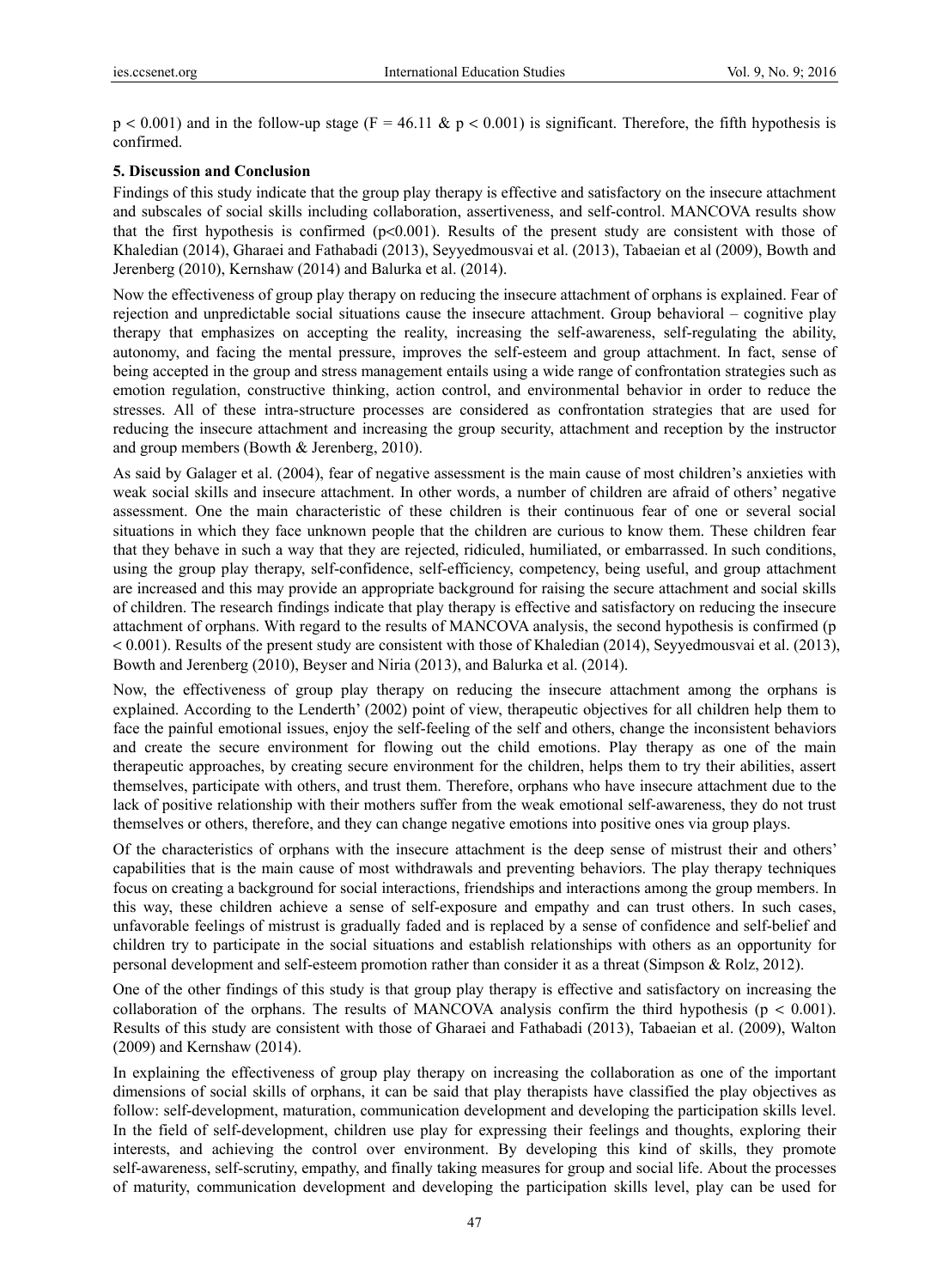raising and developing the motor skills, cognitive skills, language skills, problem-solving, knowing the emotions and excitements and logical solutions. This provides the children with an opportunity to become aware of their environment, know the people who surround them, recognize the environmental limitations and efficient consistency, and finally develop the viewpoint of participation and collaboration to cope with the group limitations. Therefore, the play therapy mainly aims to identify and change the inconsistent thoughts related to the behaviors and emotional problems of children as one of the main limitations of the group activities and cooperation (Lendert, 2002). Additionally, findings of this research indicate that the group play therapy is effective and satisfactory on increasing the assertiveness of the orphans. Results of MANCOVA analysis confirm the fourth hypothesis  $(p < 0.001)$ . Results of the present study are consistent with those of Gharaei and Fathabadi (2013), Tabaeian et al. (2009), Walton (2009) and Kernshaw (2014).

In explaining this finding, it can be said that the reason for success of play therapy in increasing the assertiveness is the comprehensive property and extension of processes and its techniques. Group behavioral–cognitive play therapy is a combination of self-awareness, self-regulating, anger and stress management, assertion, expression of feelings, active listening, feedback and reflection, emotion management and the way of interaction and connection. For example, training the empathy skill using the puppet plays the includes using the techniques of the verbal communication (speaking and listening), non-verbal communication, body language, listening skills, emotional acceptance and skill of refusal and rejection of a proposalو all of which may be trained in the form of the play. In addition, group membership and self-expression create social network and group support and reduce the withdrawal and social isolation of orphans (Kernshaw, 2014).

Additionally, findings of this research indicate that group play therapy is effective and satisfactory on increasing the self-control of orphans. The results of MANCOVA analysis confirm the fifth hypothesis ( $p < 0.001$ ). Results of the present study are consistent with those of Gharaei and Fathabadi (2013), Tabaeian et al. (2009), Walton (2009), and Kernshaw (2014).

Now the effectiveness of group play therapy on self-control as one of the important dimensions of orphans' social skills is explained. Training the self-control skills including verbal skill, decisiveness, participation, emotional awareness, respecting the social regulations and others' opinions, thinking before taking action using the play increase the self-respect, self-awareness and self-control in different situations that make the self-control of treatment group differs from that of the control group. According to Lendert (2002), playing is the most suitable method for training the new skills to the children and it includes all techniques of behavior changes for example the change in role and a high number of new skills can be trained in this way. Mohammad-Esmaeil (2010) states that playing helps the children to assess their social skills, self-awareness, exercise and learn the adequate and complementary behaviors.

## **References**

- Balluerka, N., Muela, A., Amiano, A., & Caldentey, M. A. (2014). Influence of animal-assisted therapy (AAT) on the attachment representations of youth in residential care. *Children and Youth Services Review, 42*, 103-109. http://dx.doi.org/10.1016/j.childyouth.2014.04.007
- Besser, A., & Neria, Y. (2013). The effects of insecure attachment orientations and perceived social support on posttraumatic stress and depressive symptoms among civilians exposed to the 2009 Israel–Gaza war: A follow-up Cross-Lagged panel design study. *Journal of Research in Personality, 44*(3), 335-341. http://dx.doi.org/10.1016/j.jrp.2010.03.004
- Booth, P. B., & Jernberg, A. M. (2010). *Theraplay: Helping parents and children build better relationships through attachment based play*. USA: Wiley Publications.
- Bowlby, J. (1980). *A Secure Base: Clinical Applications of Attachment Theory*. New York: Basic Books.
- Crawford, M., & Manassis, K. (2011). Anxiety, social skills, friendship quality, and peer victimization: An integrated model. *Journal of Anxiety Disorders, 25*(7), 924-931. http://dx.doi.org/10.1016/j.janxdis.2011.05.005
- Crenshaw, D. (2014). *Play Therapy with Children of Fury: Theory and Interventions*. 8th Annual Multicultural Play Therapy Center Conference. Retrieved from http://oeo.uncc.edu/playtherapy
- Gallagher, M. H., Rabian. A. B., & Mccloskey, S. M. (2004). A brief group cognitive-behavioral intervention for social phobia in childhood. *Journal of Anxiety Disorders, 18*(4), 459-479. http://dx.doi.org/10.1016/S0887-6185(03)00027-6
- Gharaei, N., & Fathabadi, J. (2013). Effectiveness of puppet play therapy on promoting the social skills of